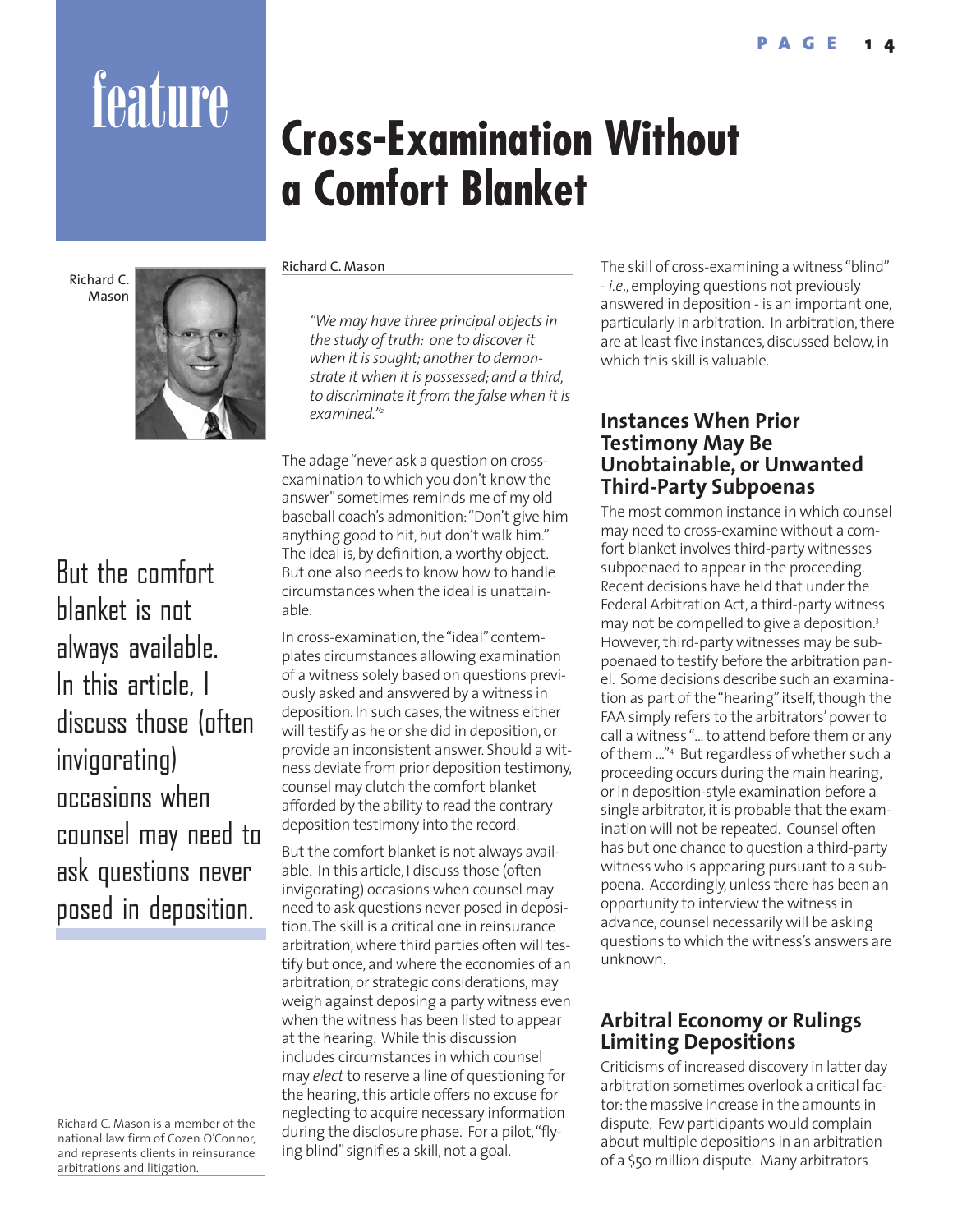## **1 5 PAGE**

consider a sliding scale of efficiency and disclosure, in which the amount at stake may properly justify increased discovery.<sup>5</sup>

In the small case, excessive discovery more easily can destroy the value of the process. Neither side wins in a proceeding in which \$250,000 is awarded while the victor expends \$450,000 in fees and expenses. Thus, in the small case, the panel may limit the number of depositions, though not necessarily in lock-step with the number of hearing witnesses.

Likewise, a party may decide to arbitrate "on the cheap."This approach may even be disconcerting to an opponent who comes to realize the other party is in an advantageous financial position from minimizing, on a relative scale, its financial investment in the proceeding. A dramatically unbalanced expense burden can increase the relative settlement pressure for the party who is paying more to arbitrate if it concludes there is no linear correlation between expenditures and odds of success.

Thus, whether at the direction of the panel or a party, the interest of economy may limit depositions.

# **The "Surprise" Hearing Witness**

Although it is common practice for parties to exchange preliminary lists of hearing witnesses, surprises of one sort or another do occur. For example, parties occasionally submit heavily populated lists from which opposing counsel must distinguish the witnesses likely to actually appear from those witnesses a party has listed merely "in an abundance of caution." In the small or even midsized arbitration, a party might forego deposition of a seemingly peripheral witness, who nevertheless may appear at the hearing armed with direct or (more often) rebuttal testimony. Or, an opponent's position or evidence during the hearing might open the door to their own employee being called to testify even though not listed (and not deposed). The party seeking such an appearance might be granted this right without (necessarily) an accompanying opportunity to depose that witness. The fluid nature of some arbitrations, therefore, can create a risk of "surprise" different than encountered in litigation.

Horse trading may also limit depositions. Years ago a lawyer complained to me that the CEO of his client had informed him:"If I am deposed, you have seen your last case from us." The CEO was not deposed. Neither, however, were one or more executives of the opponent who previously had been slated for deposition.

# **Late Emerging Issues**

A corollary to the "surprise witness"is a more common occurrence: the "surprise *issue*." Particularly in the complex case, it may be only after the last document has been produced and the last deposition taken, that all the issues come to light. I recall an arbitration many years ago in which only late in the disclosure process did it emerge that the cedent had sought to place a prior iteration of the risk in the London Market a year before it placed it with this reinsurer.

At the hearing, the cedent's witnesses admitted that essentially the same risk, though styled slightly differently, had been submitted to, and declined by, a Lloyd's syndicate. The reinsurer's underwriter then testified he had, per his regular practice, inquired regarding prior declinations and had been informed there had been none. He stood up to crossexamination, and thus the materiality of the nondisclosure was established. Thus, in that proceeding, testimony adduced for the first time at the hearing proved critical.

# **Forbearance in Aid of Securing Candor**

The first four instances discussed above may be categorized as exigencies.They concern situations primarily arising from situations beyond counsel's control, though - as in the case of the "surprise witness"- the party's election, perhaps for reasons of economy, to limit depositions can play a role.

The last situation in which "blind questioning"may arise is purely discretionary. There are situations in which counsel believes that an opponent's representative is sufficiently calculating that the

element of surprise is the best means of obtaining a candid and straightforward answer. "Forewarned is forearmed"(and rehearsed), and a well-prepared witness who has had a rehearsal, by way of deposition, can be all the more difficult at the Hearing.<sup>6</sup>

Accordingly, counsel may prefer to develop a line of questioning that not only was not deployed during deposition, but likely will not have been envisioned by opposing counsel. In a complex case, in particular, there may be documents that, when looked at collectively, establish a point that neither opposing counsel nor the witness likely appreciates. If so, the witness may not have been prepared for the line of questioning asked at the hearing.

For example, various documents from different sources might, when presented seriatim, demonstrate the witness had a pattern of paying little mind to loss notices for amounts less than \$1,000,000. If the witness is led through these documents in deposition, he may concede (let us assume, correctly) that he did not seem to pay attention to small loss notices. However, by the time of the hearing, having been schooled in advance by the deposition experience, he may "clarify" that for each of these notices there was some distinction - say, for example, seemingly remote liability, or retrocessional protection, or (the allpurpose) his being away on holiday that explains why he ignored those notices when he absolutely would have not have ignored a loss advice had he received it for *this claim*. If counsel does not trust this witness to be frank, the better strategy for eliciting the truth may be to reserve the line of questioning for the hearing.

Regrettably, some witnesses lie or dissemble under oath. As opposing counsel, there is nothing wrong with employing surprise in aid of obtaining the truth. And bringing the truth out live in front of the Panel makes a stronger impression than reading deposition testimony to the witness and asking the witness whether the deposition testimony was correctly recorded.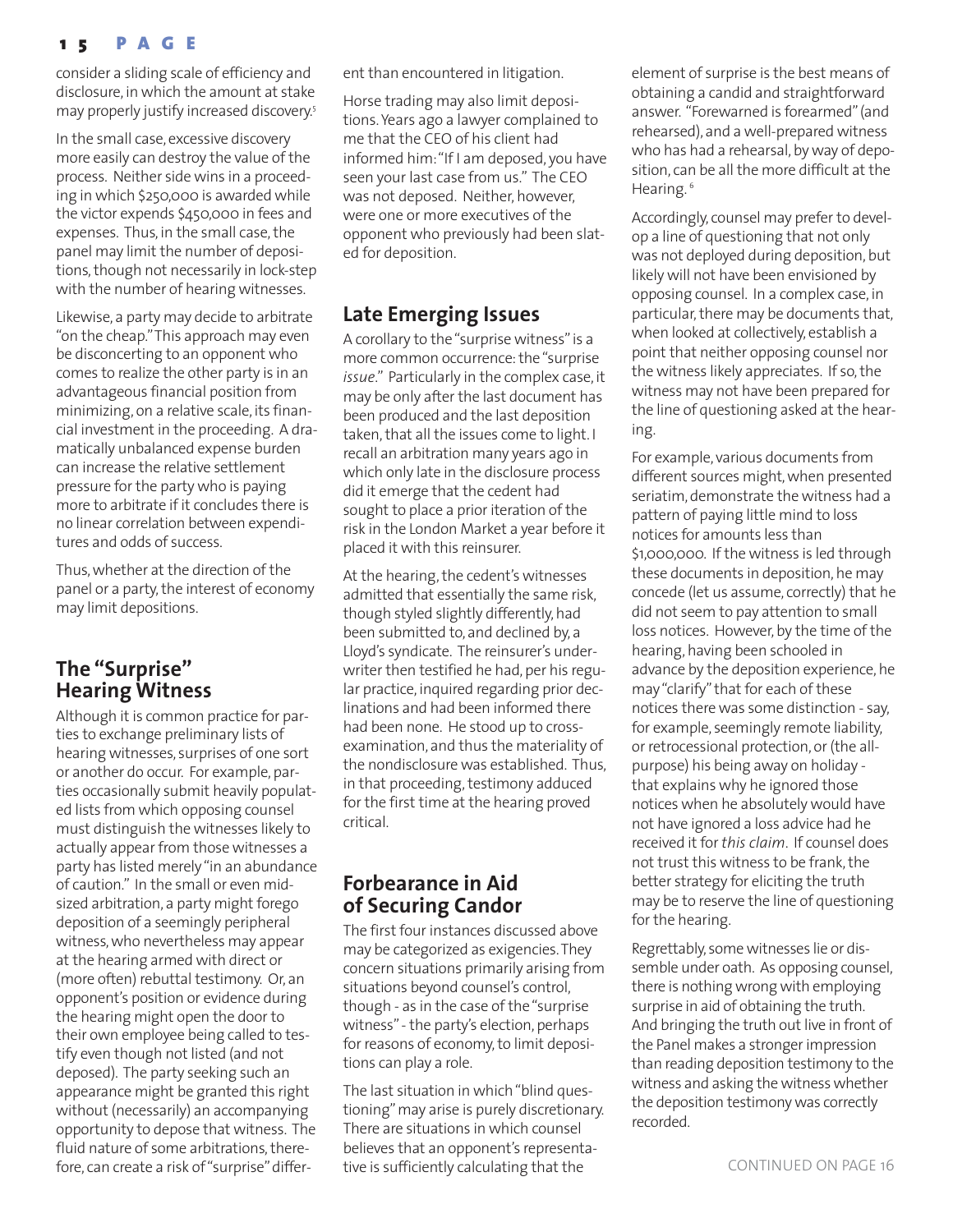Concomitantly, the arbitrators should allow appropriate latitude to conduct some of the "discovery" during the hearing. Allowing this leeway during hearings can mitigate against a perceived need to depose every possible witness prior to the hearing.

CONTINUED FROM PAGE 15

# **Techniques for "Blind" Cross-Examination**

When the comfort blanket of deposition testimony is absent, increased preparation in connection with the hearing is essential. Asking a new line of questioning at the hearing requires a very different approach than "ideal" cross-examination. A number of practice points exist that may increase the likelihood of success.

# **Inform the Panel**

First, if blind questioning is the result of exigencies, such as documents produced by a third-party after a party witness was deposed, inform the panel of this. In a neutral tone, simply comment:"I didn't have these documents when I took Ms. Jones'deposition, so I am going to ask some new questions today." In arbitration, no lay jury being present, counsel should be permitted reasonable latitude during examination to informally address the panel concerning the direction of the proceedings. Thus, if a deposition was foregone for reasons of economy, counsel might observe:"It seems that in a case of this magnitude five depositions were enough, so we did not take Mr. Smith's deposition. But here he is, so you and I will be hearing his answers to my questions for the first time."

Concomitantly, the arbitrators should allow appropriate latitude to conduct some of the "discovery" during the hearing. Allowing this leeway during hearings can mitigate against a perceived need to depose every possible witness prior to the hearing. The potential benefit: streamlined discovery, albeit in exchange for a somewhat lengthier hearing. After all, there was a time when the hearing itself often was *the* process for adducing key facts.

The arbitral environment differs from a jury trial. There, each hour in the jury box may be regarded by a juror as an imposition, as the juror has been compelled to serve for fifteen dollars a day. For this reason, trial crossexamination must be short, precisely targeted, and conservative. Professional arbitrators, by contrast, are not as susceptible as lay jurors to mere impressions. At the conclusion of the hearing, they usually will have ample time to read the transcript. Thus, it will do little good to have left the reinsurer's underwriter trembling after a ten minute examination confined to "picking the low

hanging fruit" if, for example, the record fails to show the underwriter knew of facts your cedent client is accused of having concealed.

# **Questions from the Panel**

Questioning from the panel is welcome, valuable, and a well-established prerogative of an arbitrator.The examination during the hearing of a witness who has not been deposed, however, may warrant careful discretion on the part of arbitrators when interposing their own questions. There is a risk that the question interjected may be one the attorney intended to deploy later, only after the witness had been ringed in and committed to the desired answer, or that the question could cause the witness (correctly or incorrectly) to assume that a particular answer or fact might be material.

To illustrate, where the issue was whether "underwriting guidelines"were regarded as mandatory:

Q Are there risks in excess of \$10 million you believe could be written profitably assuming adequate premium is charged?

A.Yes.

Q. Did you believe such risks generally would be profitable?

A.Yes.

- Q. All other things being equal, they would generate more profit than a \$1 million risks?
- A. Assuming the risk of loss is not proportionately higher, yes.
- Q.Were there one or more occasions on which you had the opportunity to write a risk larger than \$10 million but did not do so?

A.Yes.

Q. Do the Underwriting Guidelines contain a provision setting a limit on writing risks in excess of \$10 million?

A.Yes.

Q. In ten years of using these and the predecessor Guidelines, did you ever write a risk in excess of \$10 million?

A. No.

Q. So ...

[Interjection]:What did you feel was the purpose of these Guidelines?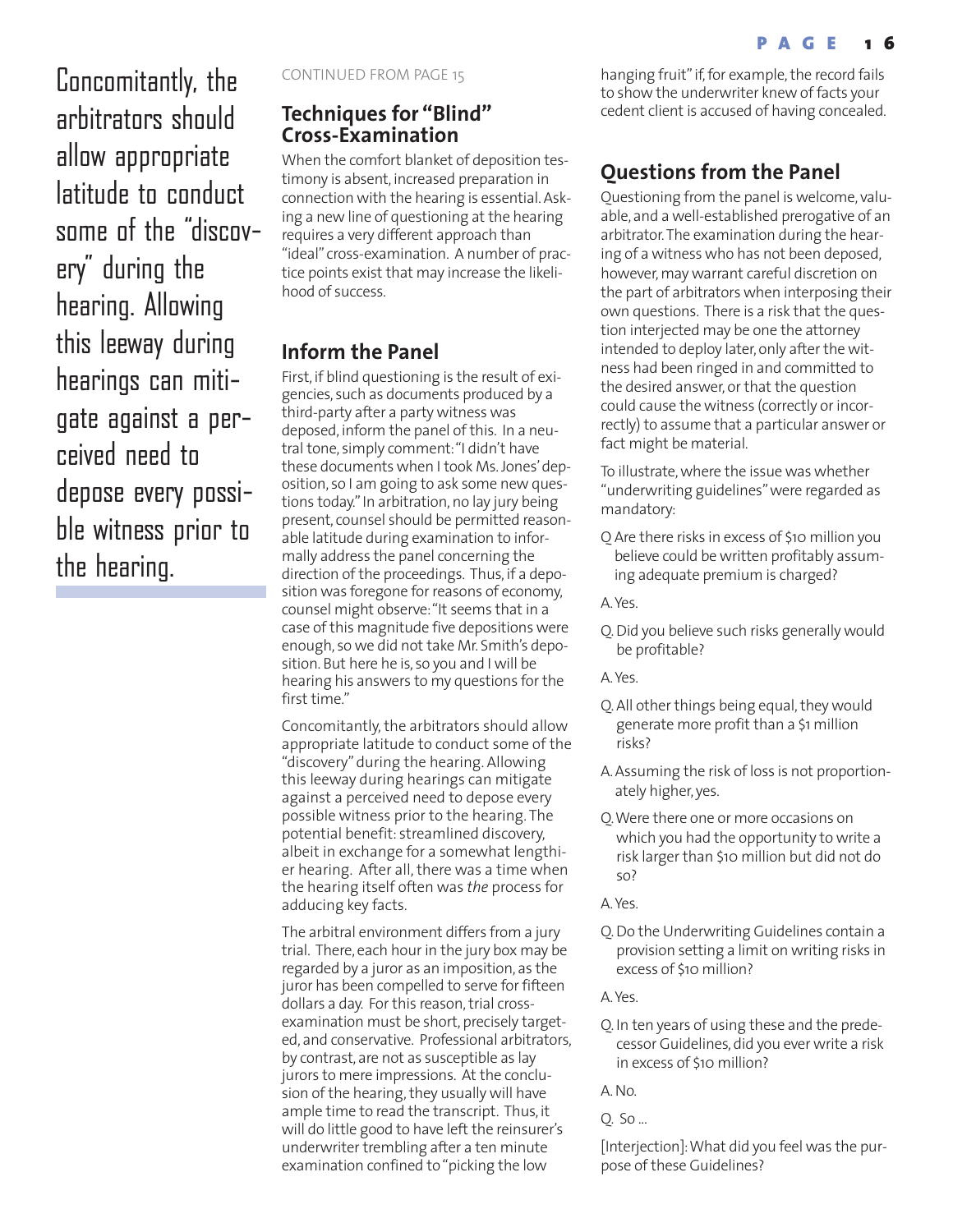# **1 7 PAGE**

A. Oh, they were simply there for guidance.

"Stepping on"a line of cross-examination has the potential to impede a party's ability to elicit important facts, or, to develop facts in an intelligible sequence. In court, in extreme circumstances, it has been deemed prejudicial or unfair to a party.7 Thus, when cross-examinations are not unduly lengthy, many arbitrators reserve their questioning until the attorney has completed the examination.

However, as discussed above, examination of a witness who has not previously been examined may be relatively prolonged. Panel members may worry that having to ask a question in the fourth hour concerning testimony given in the first thirty minutes may aside from the risk of simply forgetting why one wanted to ask the question - raise the problem of having to bring the witness's mindset back to the context concerning which he had been testifying hours ago. In addition, counsel's questioning may simply neglect to elicit a critical foundational fact such as the witnesses'relevant experience or authority - without which the witnesses' substantive testimony may be of no evident value. Indeed, there are many instances in which arbitrators may need to interpose questioning.

In those circumstances, there are a few precautions that can insulate against any undue risk of treading on a valuable line of cross-examination that may be on the verge of administering the *coup de grace*. Counsel may be asked if he or she is near to honing in on a point. A few questions later might be an ideal time for interjections by the panel, while the iron is still hot. And for particularly critical lines of questioning, counsel might take the initiative to apprise the Panel in advance that a particularly important line of questioning may seem at first somewhat mystifying, but that counsel intends to tie things up before finishing, bringing out the relevant foundational facts before concluding, if not necessarily in the order one might develop them when employing a purely narrative approach.

# **Counsel Should Employ Documents Intelligently to Elicit the Truth**

While, as I have observed, the maxim "never ask a question to which you do not know the answer"is over-used, counsel should, at a minimum, have an answer in mind. And that answer should be directly or inferentially supported by other evidence.

The other evidence may include testimony of others, but will principally consist of the documents. Employing documents effectively in cross-examination serves multiple purposes, including: (1) securing testimony consistent with the documentary evidence, (2) keeping the witness honest, and (3) assuring the panel that the questioning is based upon evidence, and not designed simply to "fish"or harass.

Ineffective use of documents is a common occurrence. Directing an adverse witness to read a document - particularly one written by another - is seldom the most effective use of a document. It is a tactic sometimes justified in front of a lay jury, in which counsel perceives the need, through repetition, to hammer home a key point throughout the trial. By contrast, an arbitration panel, having been furnished with pre-hearing briefs, will have a far better grasp than a jury of a party's themes entering the hearing. Critical documents can be emphasized in summation. And the arbitrator appointed by a party fulfills a proper role in ensuring that during deliberations the other panel members do not overlook important evidence. Accordingly, except for occasions when witnesses make statements that contradict a writing, so that having it read during cross-examination demonstrates the witness's lack of credibility, there is seldom cause for having documents merely read by an adverse witness.

The effective use of documents should be based on the same analytical approach one employs in developing cross-examination generally. While others'practices may differ, mine typically begins with two questions. First, if X were actually true, as I expect the witness will claim, what would the witness have done that would have been consistent with X? Second, if X is untrue, as I believe it is, what might the witness have done that would have been inconsistent with X?

To illustrate, suppose I am concerned an adverse witness will testify, incorrectly, that the cedent classified pregnancy as a "disability"risk. In that case, I would focus on documents concerning how the cedent treated pregnancy claims by policyholders.Were they covered as disability, or classified as "medical" risks? If my hypothesis is that pregnancy had customarily been treated as medical business, I would seek documents indicating such

Employing documents effectively in cross-examination serves multiple purposes, including: (1) securing testimony consistent with the documentary evidence, (2) keeping the witness honest, and (3) assuring the panel that the questioning is based upon evidence, and not designed simply to "fish" or harass.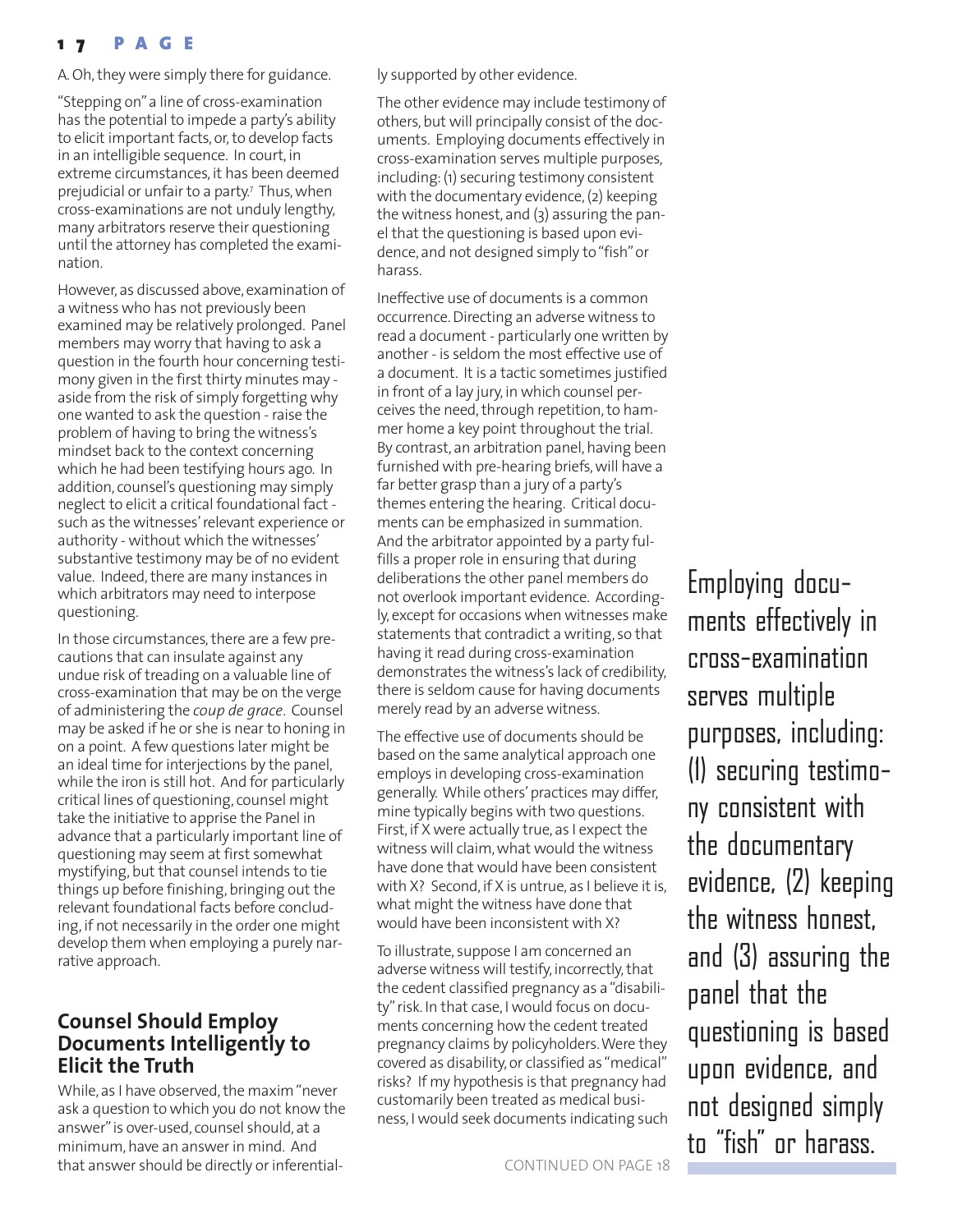Infavorable testimo- CONTINUED FROM PAGE 17 ny at the conclusion of an examination tends to resonate more than bad testimony sandwiched between line of questioning that undercuts the witness' credibility. Reserve to the end at least a few questions for which you do know the answer.

claims had been ceded under a medical stop loss treaty. Cross-examination built upon such a documentary record is on solid footing, even if the ultimate question - How did the company classify pregnancy risks? - had never before been answered by this particular witness.

When documents establishing an evidentiary point are lacking, documents can still be used to further end of candor. A witness might be questioned on a preliminary topic on which she may be inclined to dissemble. "Ms. Jones, at these round-table meetings, management recognized that the seventeen percent ceding allowance afforded a profit even when the reinsurer would experience a loss. Correct?" Assume the witness denies this, but then is confronted with documents showing she was present at two meetings where this was acknowledged. When the questioning then moves to the central topic, the witness may worry that her inclination to make a blanket denial will similarly be contradicted by the record. She does not want to lose all credibility, and may therefore work harder to give an accurate, rather than an argumentative, answer.

Is it proper for counsel to bluff; that is, to physically pretend to hold an impeachment document when there is no such record? Opinions are mixed. In my view, the guidepost must be a search for the truth.<sup>8</sup> Thus, it is shabby practice to buffalo a nervous witness by waving a document that is really only the hotel bill. On the other hand, counsel always should demonstrate total command of the record early in an examination, so the witness knows he will be exposed if he deviates from reality. I remember one such examination where, after the documents "corrected"a witness twice, he answered a later question with:"Do you have a document there that says so?"I gave him the only appropriate response:"I think you should answer as if I had a document proving the truth."

# **Finish Strong**

Breaking one rule - the rule against asking questions to which you do not know the answer - can be sound practice. However, breaking multiple rules at the same time is simply foolish. Thus, if one is going to ask new questions at the hearing, do not make

these your concluding questions. Asking new questions does carry risk. Unfavorable testimony at the conclusion of an examination tends to resonate more than bad testimony sandwiched between line of questioning that undercuts the witness'credibility. Reserve to the end at least a few questions for which you do know the answer.

If the witness provides a bad answer that, while incorrect, cannot easily be disproved by the evidence, you may need to resist the temptation to swiftly change the subject. Doing so will only temporarily avoid highlighting the answer. Opposing counsel likely will bring it out again on redirect and, of course, during summation.

Rather than skip forward rapidly to some new topic, experienced counsel hold in reserve a line of questioning going to the reliability of the assertion.Why wasn't the action described by the witness documented? Does the witness remember other similar instances and, if not, why is the witness's recollection so strong with regard to this instance? I once asked a witness why she remembered her underwriting intent from twelve years ago so clearly when she had difficulty recalling more recent decisions. This was somewhat risky, as a possible answer could have been along the lines of "I remember it because I had a big argument with my colleague and it all happened on my birthday;"i.e., the kind of self-corroborating details that validate a recollection. Instead, however, she answered:"I remember this issue, because it is important." "Important for what?"Again a somewhat risky follow-up. The answer might have been:"Important, because back in 1992 I'd had a similar problem on the XYZ Program."Instead, the answer was:"Important for this case." That was the signal to conclude on that subject. The witness had now suggested that not only was her recollection the result of straining to remember (probably during preparation with counsel), but also that the recollection may have been colored by her interest in seeing her employer prevail.

The risk of a harmful (corroborative) answer certainly exists, but it is a tolerable one. After all, the witness had begun by giving an unqualified answer which the panel might have presumed was based on a well-founded recollection. Further testimony corroborating her memory may be undesired, but does not inflict a fresh wound. This is often a risk worth taking when weighed against the